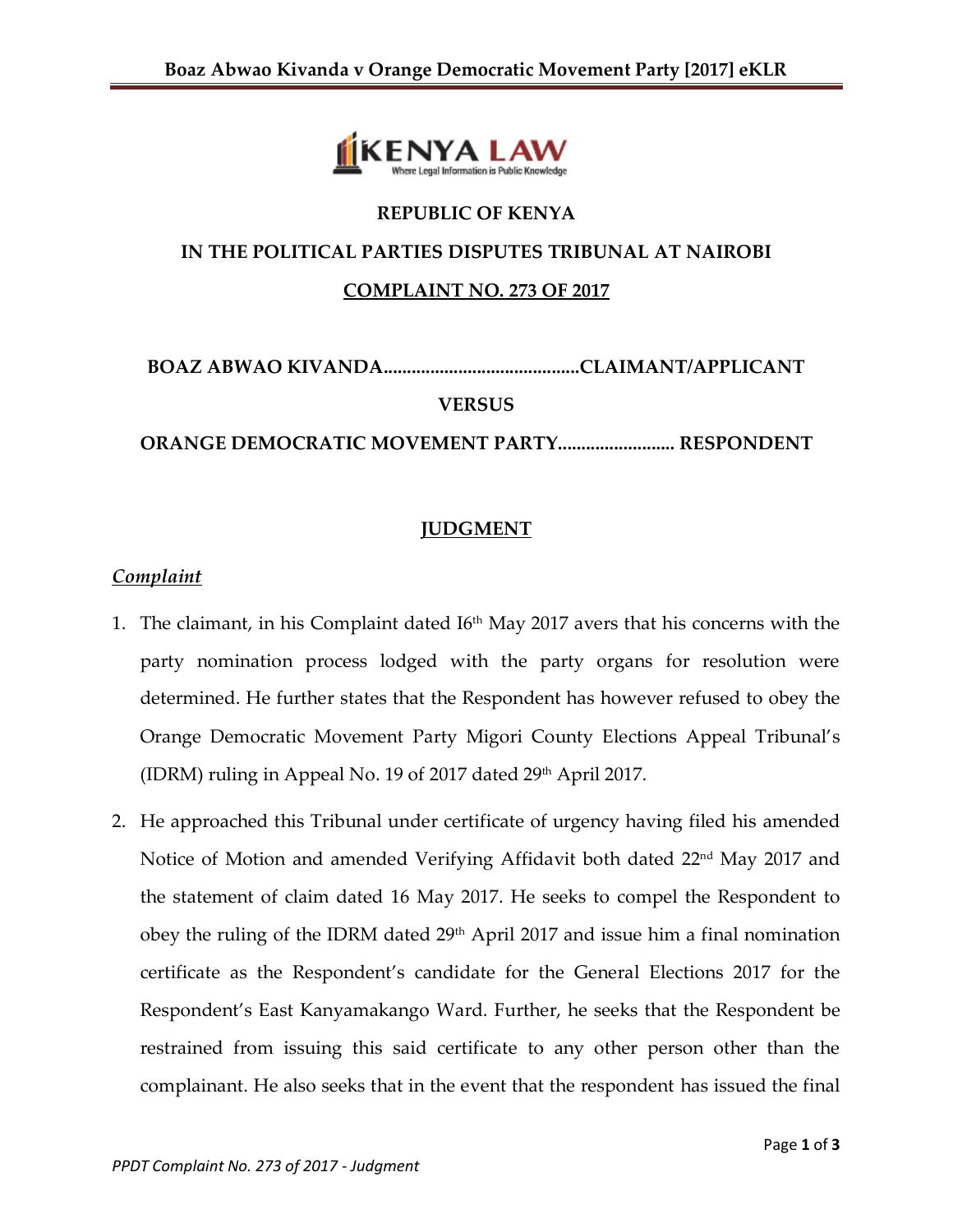nomination certificate to any other aspirant, the same be recalled. The claim is unopposed.

#### *Issue for determination*

3. The issue that emerges for determination is *whether the Respondent ought to issue a final nomination certificate to complainant in respect of the position for Member of County Assembly* **(***MCA) East Kanyamakango Ward.*

#### *Analysis and determination*

- 4. The Claimant has in support of his claim, placed on record, the IDRM decision dated  $29<sup>th</sup>$  April, 2017. In the said IDRM appeal, which was unopposed, the claimant sought orders restraining the respondent from issuing one Rueben Keya with a final nomination certificate as the respondent's nominee for the post of MCA East Kanyamkago Ward. His objection to such issuance was based on his claim that if the process had been free and fair, he would have emerged winner with a landslide victory.
- 5. The IDRM was satisfied that he had proven his claim. It recommended that the interim certificate issued to Rueben Keya be cancelled and a final nomination certificate be issued to the claimant or in the alternative, a repeat nomination be done in Arambe, Mayatta and Ndhim Jope polling stations.
- 6. The claimant avers that to the best of his knowledge, a repeat nomination, as directed through the IDRM, has not been done, which in essence means that the final nomination certificate ought to be issued to him.
- 7. There is no evidence on record to show that a repeat nomination was conducted in the designated polling stations stated in the IDRM ruling. The evidence presented by the Claimant indicates that he had duly satisfied the relevant party organ that he was the more popular candidate. To this end, we are satisfied that a final